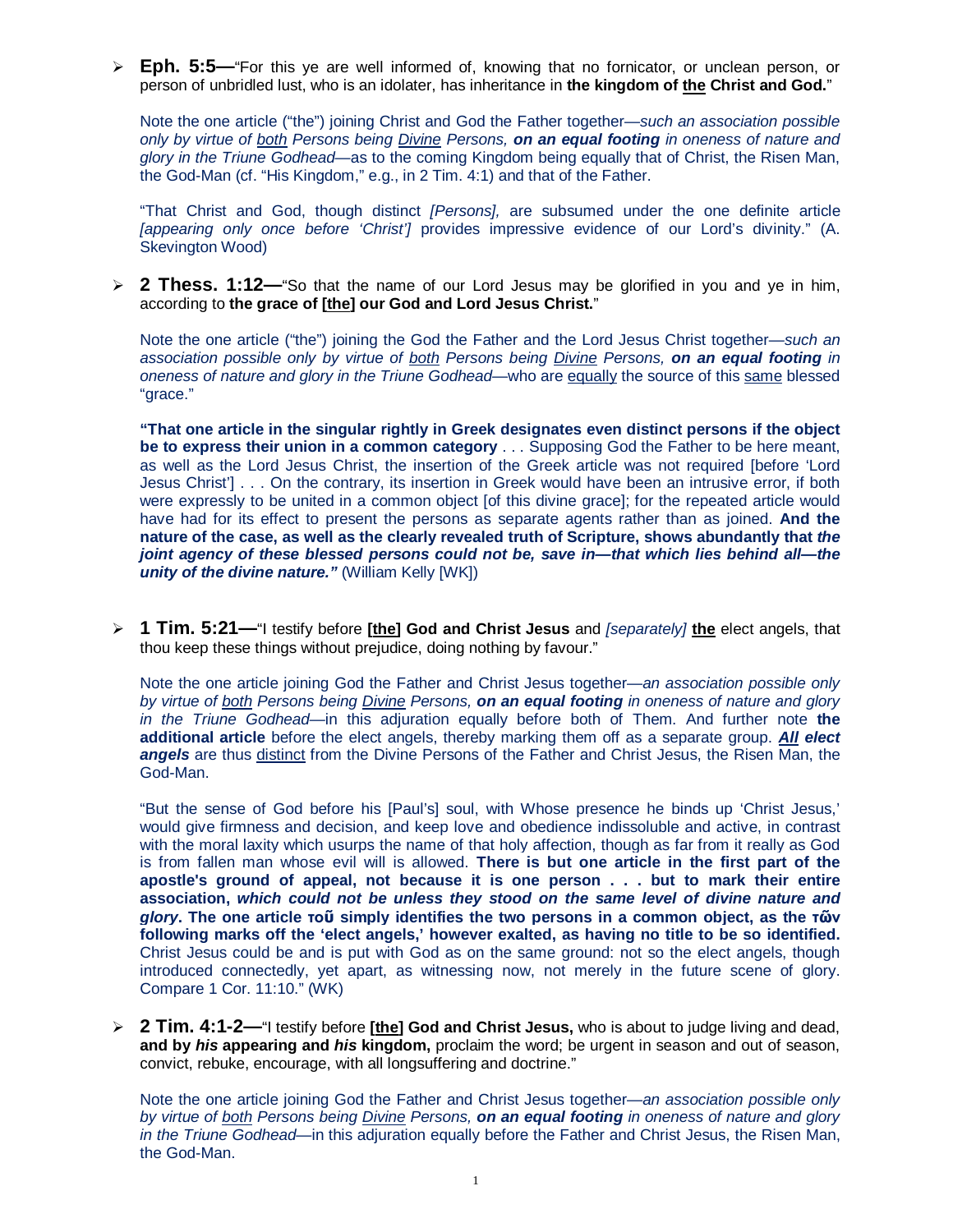**2 Pet. 1:1-3—**"Simon Peter, **bondman and apostle of Jesus Christ,** to them that have received like precious faith with us through the righteousness of **our God and Saviour Jesus Christ. Grace** and **peace** be multiplied to you *in the knowledge of* God *and* Jesus our Lord. As **his divine power** has given to us all things which relate to life and godliness, through the knowledge of him that has called us by glory and virtue."

That is:

**Grace** and **peace** be multiplied to you **in knowledge of [the]** God **and** Jesus our Lord *[in the knowledge that equally and unitedly embraces both Divine Persons; lit. 'in knowledge of the God and Jesus the Lord of us']*.

Note the one article ("the") joining God (the Father) and Jesus together—*such an association possible only by virtue of both Persons being Divine Persons, on an equal footing in oneness of nature and glory in the Triune Godhead*—as to the manner in which the blessings of grace and peace flow to believers; i.e., in the knowledge embracing equally and unitedly God the Father and Jesus our Lord, the Risen Man, the God-Man.

*"God and of Jesus our Lord (tou theou kai Iēsou tou kuriou hēmōn).* At first sight the idiom here [in 2 Pet. 1:2] seems to require one person as in 2 Peter 1:1 [but] . . . *Iēsou* [Jesus] is a proper name." (A.T. Robertson)

-----------------------------------

With respect to the construction in the above five noted passages (Eph. 5:5; 2 Thess. 1:12; 1 Tim. 5:21; 2 Tim. 4:1; and 2 Pet. 1:2), note that:

"No scholar who has adequately weighed the construction contests that the omission of the second article admits of two persons strictly united in joint agency, *where the phrase does not describe a single person.* . . **but even where it is a unity of two before the mind rather than one person, which is expressed by the one common article, the phrase seems** [utterly] **impossible** *unless both stood on precisely the same platform of nature or position [unless there were a common nature and glory]."* (WK)

## **Note on the "Granville Sharp Rule":**

"In Greek, when two nouns are connected by *καί ['and']* and the article *['the']* precedes only the first noun, there is a close connection between the two. That connection always indicates at least some sort of *unity.* At a higher level, it may connote *equality.* At the highest level it may indicate *identity*. When the construction meets three specific demands *[as they do, e.g., in Tit. 2:13, 2 Pet. 1:1, 1:11, 2:20, and 3:18],* then the two nouns **always refer to the same person.** When the construction does not meet [all three of] these requirements *[as they do not appear to in, e.g., Eph. 5:5, 2 Thess. 1:12, 1 Tim. 5:21, 2 Tim. 4:1, and 2 Pet. 1:2],* the nouns may or may not refer to the same person(s)/object(s) *[in Eph. 5:5, 2 Thess. 1:12, 1 Tim. 5:21, 2 Tim. 4:1, and 2 Pet. 1:2 they apparently do not refer to the same Person, but they do indicate the unity and equality of the two distinct Persons]."*

**"Statement of the Granville Sharp Rule:** both substantives (nouns, participles, adjectives) *[always]* refer to the **same** person in the article-substantive-*καί*-substantive (TSKS) construction when *[each of the following is true]*:

- both are personal
- both are singular
- both are non-proper (i.e., common terms, not proper names [not proper names such as *"Paul," "John," "Moses," "Joshua,"* etc.])"

"In other words, in the TSKS construction, the second noun *[i.e., substantival adjective, substantival participle, or noun]* refers to the *same* person mentioned with the first noun when *[each of the following is true]:*

- (1) neither is *im*personal;
- (2) neither is *plural*;
- (3) neither is a *proper* name.

{**'**A *proper* noun is defined as a noun which *cannot* be "pluralized"—thus it does *not* include titles. A person's name, therefore [as in *"Peter," "James," "Daniel," "Jeremiah,"* etc.], is proper and